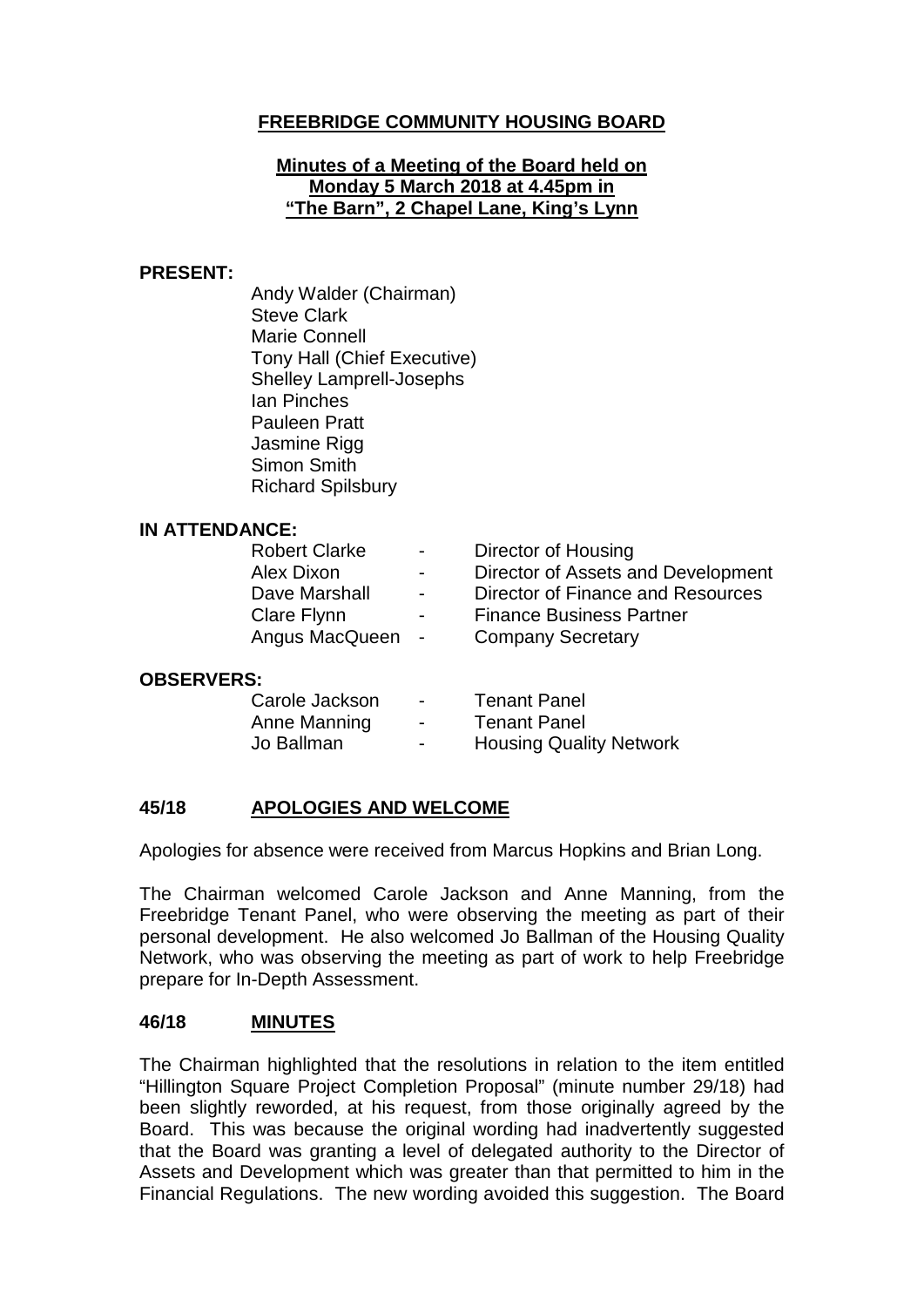confirmed that the new wording reflected its intentions when the resolutions were originally passed.

The minutes of the meeting held on 5 March 2018 were confirmed as a correct record and signed by the Chairman.

### **47/18 MATTERS ARISING**

There were no matters arising.

### **48/18 ACTION SHEET**

The Board noted the action sheet.

### **49/18 DECLARATIONS OF INTEREST**

There were no declarations of interest.

### **50/18 CHAIRMAN'S UPDATE**

In addition to his usual weekly meetings with the Chief Executive, the Chairman described the following activities that he had undertaken since the last meeting:

• He had attended a meeting with the Borough Council on how Freebridge and the Council could best work together on new development to the benefit of West Norfolk. It had been felt that a small project should be identified initially and, if that was successful, larger projects could be pursued. He reminded the Board that an informal meeting between the Board and the Council's Cabinet had been arranged for Wednesday 21 March 2018, which would further consider the joint working proposals.

The Board was supportive of working more closely with the Borough Council in this way. However, some concern was expressed at the governance implications of this and that confidential details could be inadvertently shared; it was suggested that this should be included on the Risk Map. It was further pointed out that Norfolk County Council had also set up a development company. In response, the Chief Executive advised that the intention was to work together on specific projects; there would be no requirement to share details or governance arrangements outside of these projects. The County Council would be working with district councils on development; it would not have direct relationships with housing associations. The Chairman said that, at a recent East of England Chairs meeting, a speaker from Lovell had explained that working with a partner could enable bigger sites to be developed. He also stated that both he and the Chair of the Borough Council's development company (the former Freebridge Chairman) were committed to establishing a positive and productive relationship between the two organisations.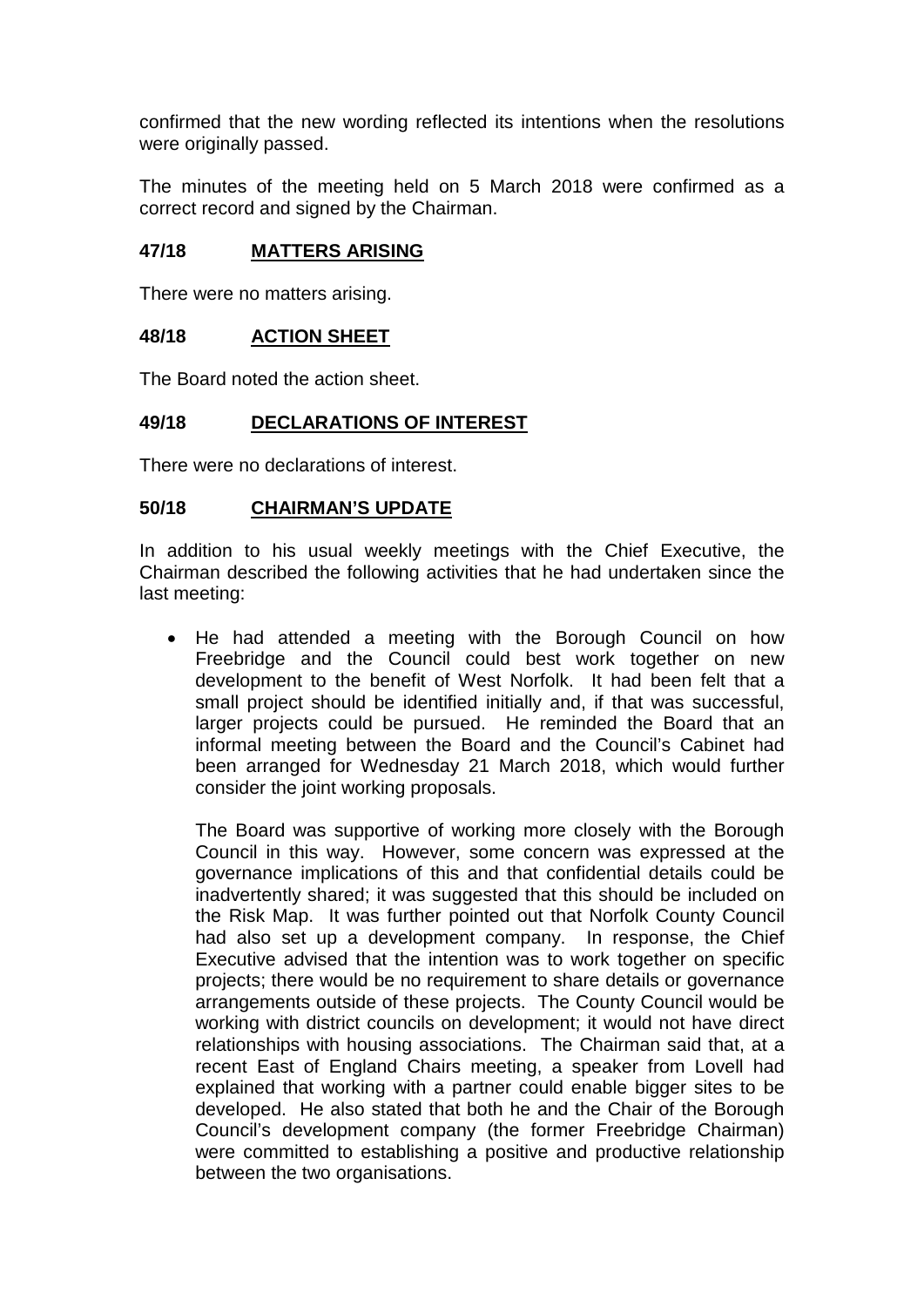- In relation to the East of England Chairs meeting, the Chairman said that representatives of Saffron Housing Trust and Luminus Group had attended and had talked about their recent governance difficulties and how they were looking to resolve them. There had also been discussions about offsite manufacturing and the importance of having robust strategic plans.
- He had attended a budget meeting with the Chief Executive and the Director of Finance and Resources.
- He had attended a strategy meeting at the Queen Elizabeth Hospital.
- He had attended a Complaints Panel meeting.

*Note:* At this point, all three observers withdrew from the meeting, in view of *the strictly confidential nature of the issues that were to be discussed.*

# **51/18 MANAGEMENT TEAM UPDATE**

## **(a) Introduction**

A written update from the Management Team had been previously circulated and was noted by the Board.

The written update covered the following issues:

- Declarations of Interest Update
- Risk
- Materials and Procurement
- Thornage Hall Rents
- Property Services Improvement Plan
- Discovery Centre
- Times Top 100
- Informal Meeting with the Borough Council's Cabinet
- Construction Industry Training Board Roundtable

Discussion took place on some aspects of the update, as set out below.

### **(b) Times Top 100**

The Board asked that its thanks be passed on to those involved in Freebridge being placed at 68 on this year's Times Top 100 Best Companies (not-forprofit) list. This was 25 places higher than Freebridge's previous entry, in 2016, and so was a significant step forward.

### **(c) Materials and Procurement**

Confidential item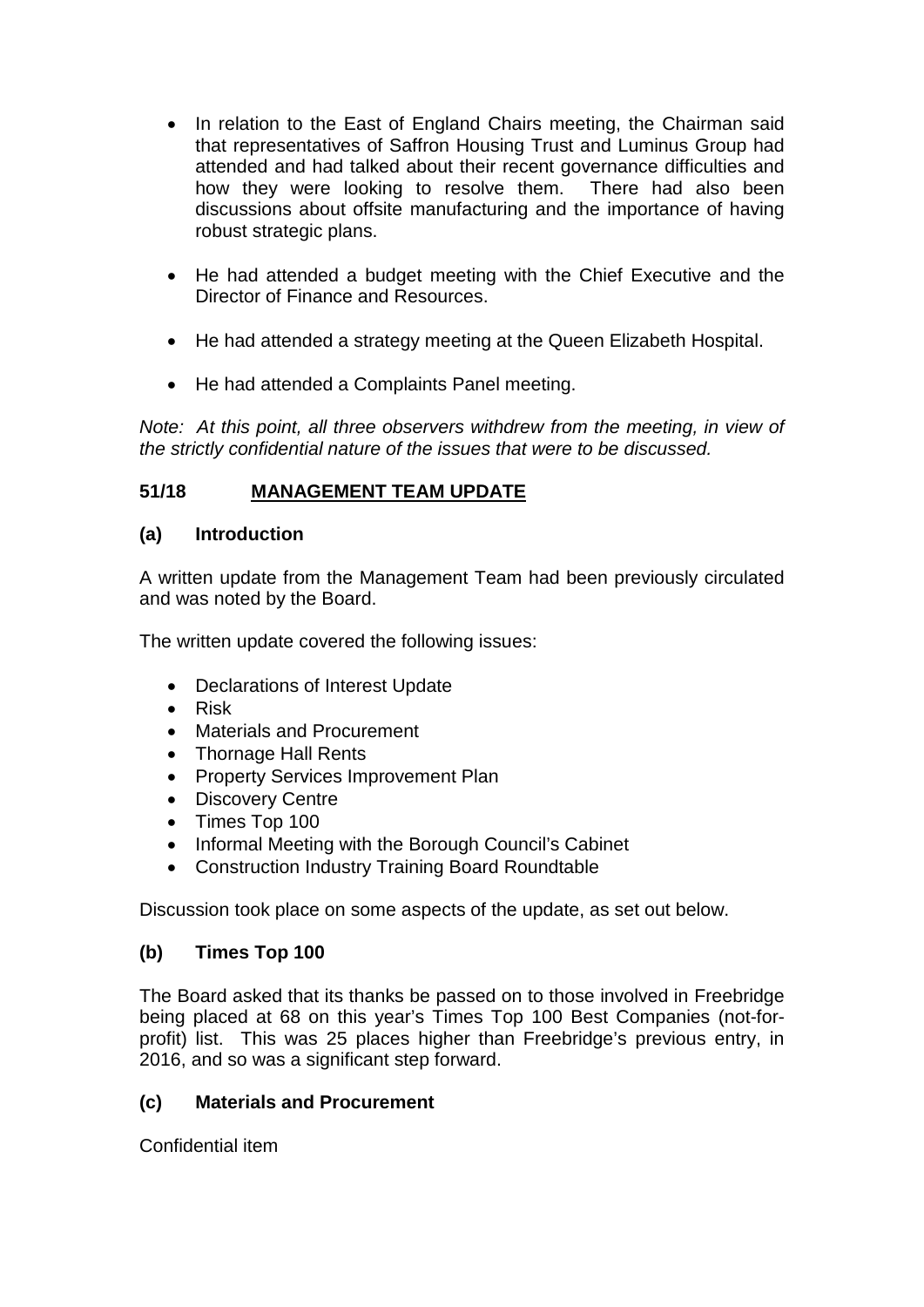## **(d) Risk**

The Chief Executive highlighted that the Board had been circulated with the draft notes of its Risk Management Workshop held on 5 February 2018. The Board confirmed its agreement with the accuracy of the notes. The Chief Executive said that there would be a further report on the risk management framework to the Board on 14 May 2018. Going forward, it would be made clear in each risk management report where the Management Team believed the Board should focus its attention.

# **52/18 PROCUREMENT APPROVALS**

Confidential item

## **53/18 INTERNAL AUDIT REPORT: EXTERNAL WORKS GOVERNANCE**

Confidential item

*At this point, the observers returned to the meeting.*

## **54/18 BUSINESS PLAN 2018-19**

The Board considered a report which introduced the Business Plan 2018-19.

A Board Member suggested that the Business Plan was lacking initiatives in relation to the empowerment of tenants and staff. The Chief Executive responded that this was considered to be "business as usual" activity, and as such did not feature in a separate Business Plan project. The Board would be asked to consider a People Strategy later in 2018, and it had already been informed of the work being undertaken to investigate Total Reward for employees. Tenant engagement was ongoing, and further work would be done on this with the Tenant Panel when the Housing Green Paper was issued.

Following a suggestion from a Board Member, the Chief Executive said that he would add an extra column to the list of projects which showed the strategic objective(s) that each project related to.

The Chairman advised that he would take consideration of the recommendation under this item at the conclusion of the discussions on the budget (minute number 55/18) and draft Financial Plan (minute number 56/18).

## **55/18 BUDGET 2018-19**

Confidential item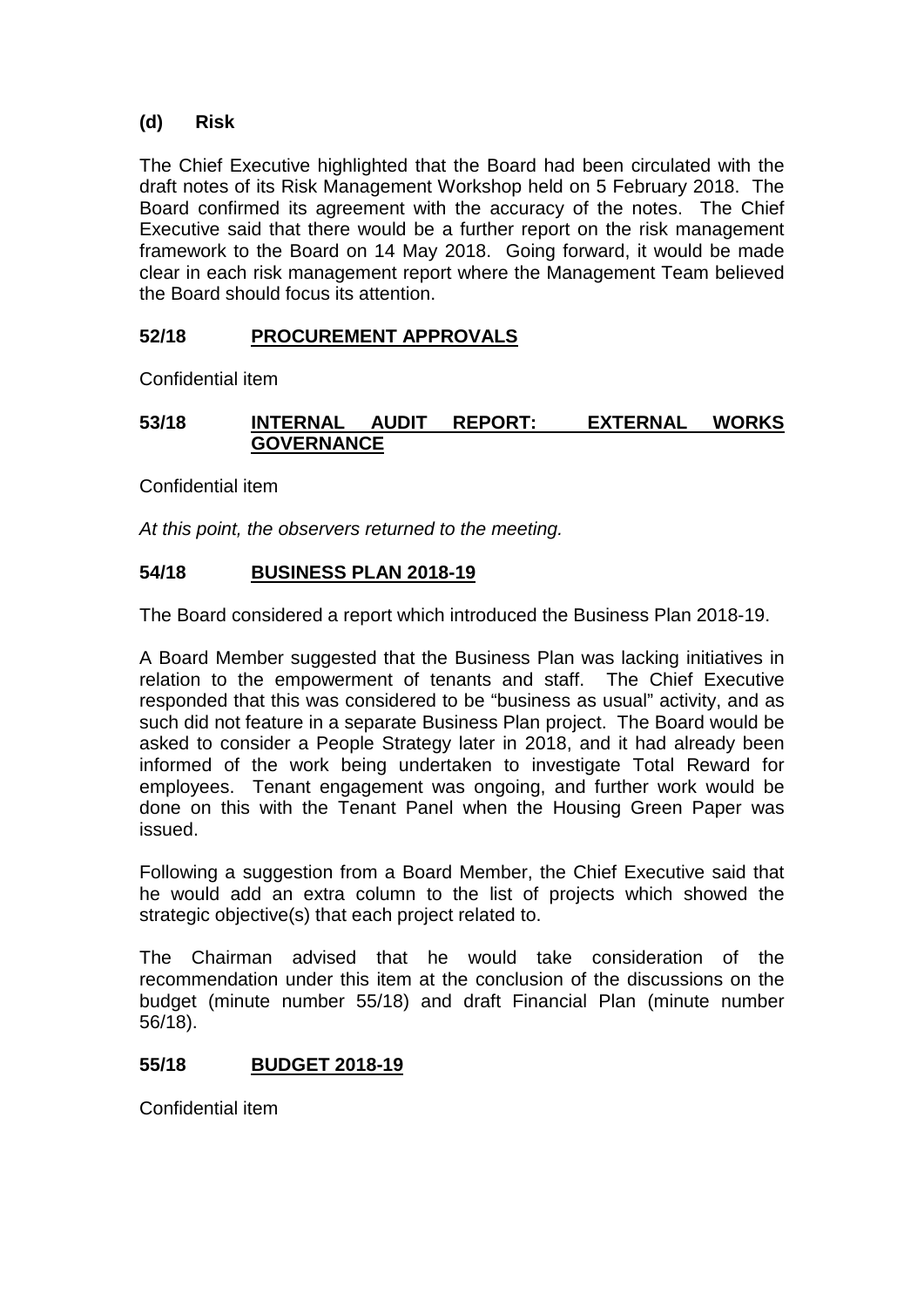# **56/18 DRAFT FINANCIAL PLAN 2018**

Confidential item

[Resolutions set out below]

## **54/18 BUSINESS PLAN 2018-19 (continued)**

**RESOLVED:** That the Business Plan 2018-19 be approved.

## **55/18 BUDGET 2018-19 (continued)**

**RESOLVED:** That the 2018/19 budget be approved.

## **56/18 DRAFT FINANCIAL PLAN 2018 (continued)**

**Confidential** 

### **57/18 DEVELOPMENT COMPANY INVESTMENT POLICY, THIRD PARTY CONSENT AND INCORPORATION**

The Chief Executive presented a report which sought further decisions from the Board in relation to the establishment of a development company, Bridgegate Homes.

The Chief Executive tabled a series of bullet points which should have appeared under paragraph 2.3 of the report. These set out themes from the draft Investment Policy produced by Trowers and Hamlins. He apologised that these had been inadvertently omitted from the report, but said that they were not material to any decisions that the Board was being asked to make. The report was recommending a briefer and more specific Investment Policy than that drafted by Trowers and Hamlins.

[Confidential wording]

The Board noted the intention to seek a market report from a local estate agency on market sales, shared ownership and market rented accommodation, and stressed the need to prepare a clear brief for this report.

### **RESOLVED:**

- 1) That the Investment Policy, as set out in Appendix 1 to the report, be approved.
- 2) That the remuneration of the Independent Chair of Bridgegate Homes at £5,500 per annum be approved, and that it is subject to the same review arrangements as the Freebridge Board Members.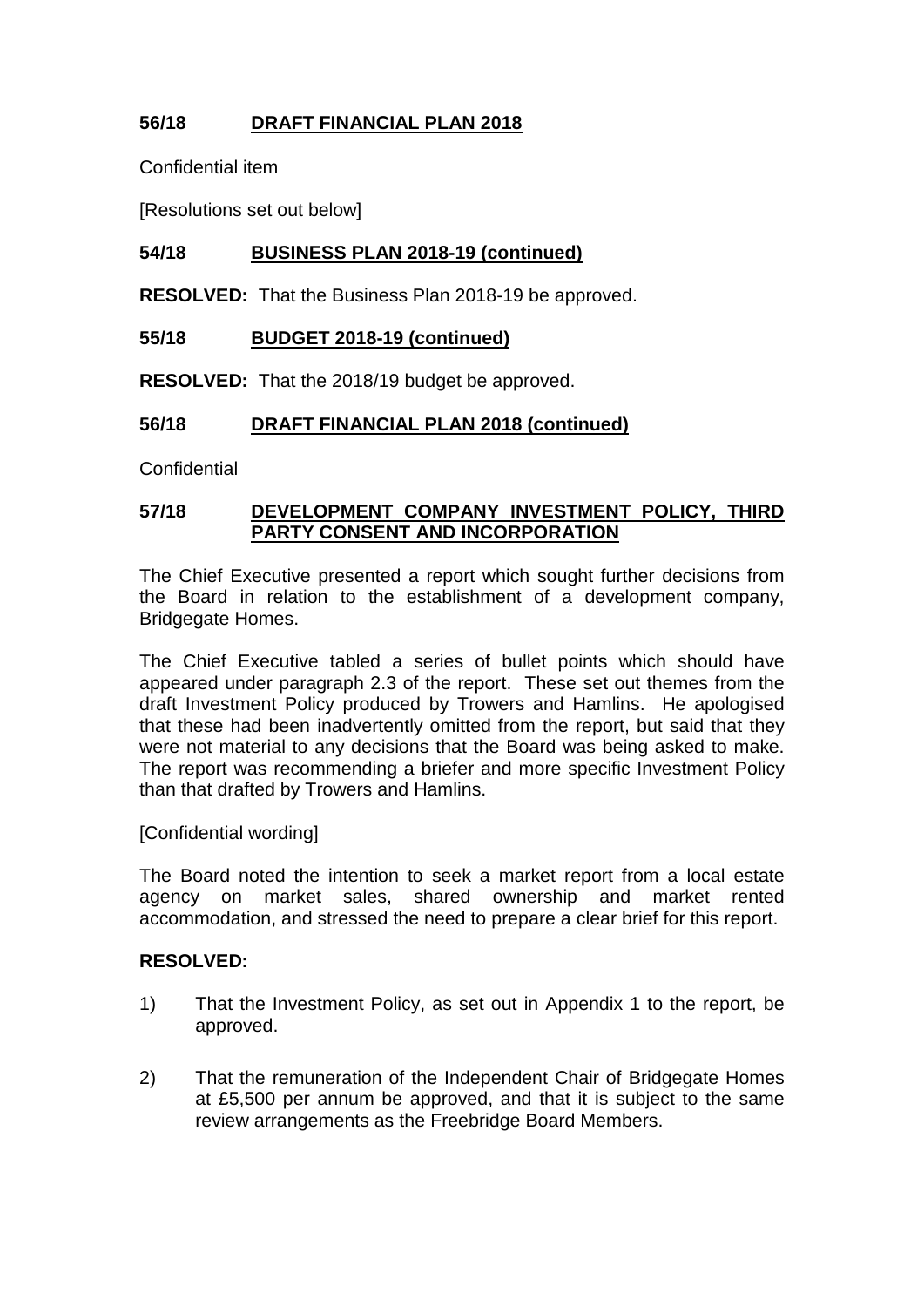- 3) Subject to third party consent from The Royal Bank of Scotland, that Trowers and Hamlin be instructed to complete and submit the Company formation questionnaire (Company limited by shares).
- 4) That authority be delegated to the Chief Executive to sign the memorandum of association on behalf of the subscriber (Freebridge).
- 5) That a market report from a local estate agency be sought on Market Sales, Shared Ownership and Market Rented accommodation.

### **58/18 NEW BOARD MEETINGS TIMETABLE, WORK PROGRAMME AND AGENDA STRUCTURE**

The Company Secretary presented a report which sought to move to four formal Board meetings and four strategy afternoons per year.

The Board acknowledged that the proposed agenda structure, at Appendix 2 to the report, including one hour for discussion items and half an hour for decision items, would not be achieved immediately. The Board also accepted that the work programme at Appendix 1 to the report was subject to change according to the needs of the business.

It was highlighted that the strategy afternoons were scheduled to start at 12noon; there could be some flexibility in this if necessary.

The Board recognised that, by reducing the number of formal Board meetings, there may need to be elements of business conducted outside of formal meetings, including through the use of working groups. If the new timetable did not work, it could always be changed.

### **RESOLVED:**

- 1) That the Board move to four formal Board meetings plus four strategy afternoons per year, with effect from 1 April 2018.
- 2) That the new work programme and meetings schedule set out at Appendix 1 to the report be approved, with effect from 1 April 2018.
- 3) That the new structure of Board meeting agendas, as recommended by the Governance Committee and set out at Appendix 2 to the report, be approved with effect from 1 April 2018.

### **59/18 DRAFT QUARTERLY PERFORMANCE PACK SUMMARY SHEET**

The Director of Finance and Resources presented a report which provided a draft one-page summary sheet that would give the Board an overview of the organisation's performance. He added that it would be intended to use the sheet with effect from the Board's meeting in July 2018, rather than the meeting in May as suggested in the report, as the July meeting would be the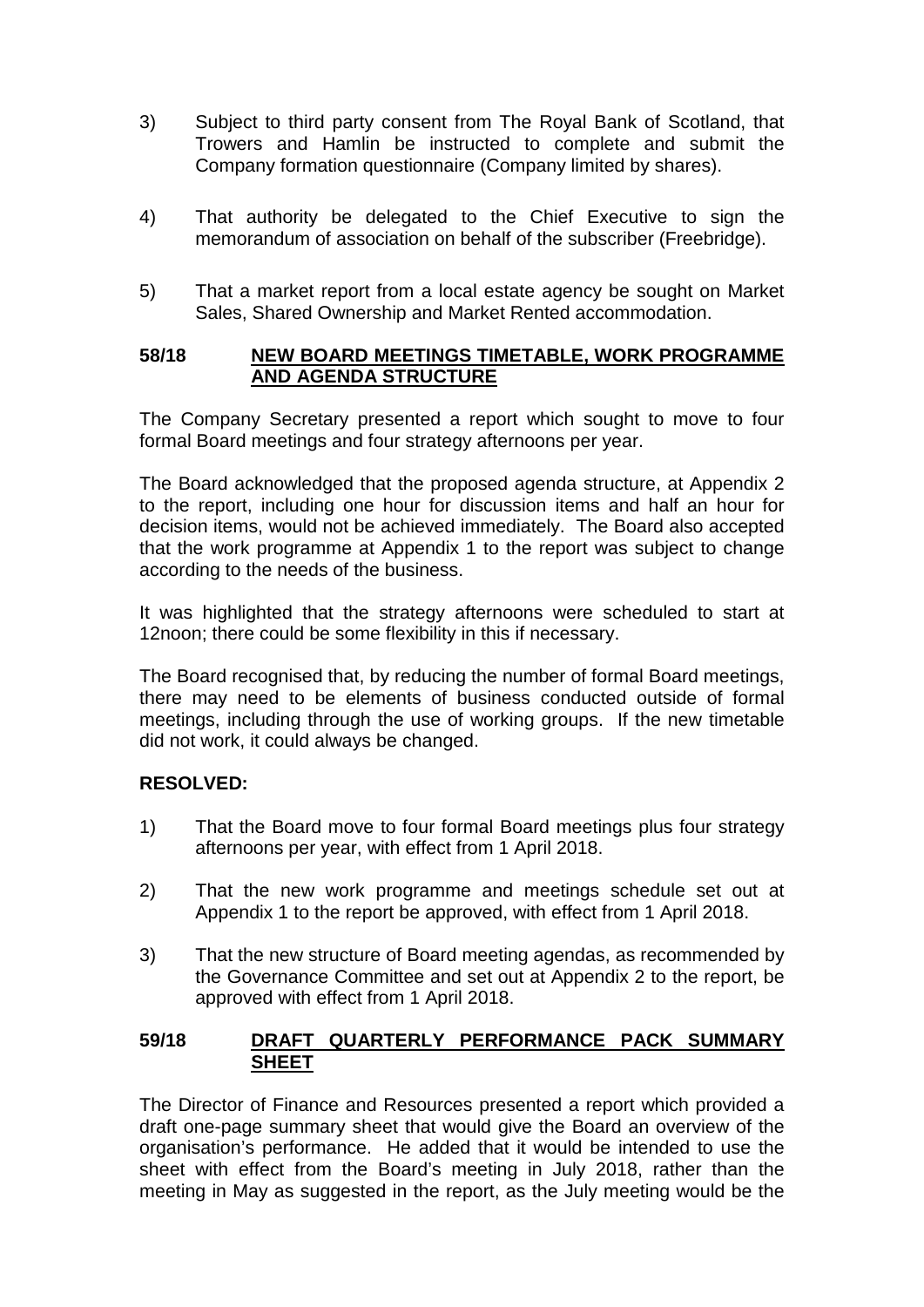first one at which figures for the 2018/19 year were reported. He also highlighted that the risk section on the draft summary sheet was subject to change once the risk management process had been reviewed.

A Board Member questioned whether the cash position should be included on the summary sheet. In response, the Director of Finance and Resources said that this was covered by inclusion of the net debt position. Further detail on each of the figures would be provided in the performance pack which would sit behind the summary sheet.

The Board welcomed the summary sheet and was happy to proceed with it as drafted. It was acknowledged that it could be changed in the future if necessary.

The Director of Finance and Resources said that he would be holding a session on the Association's finances, to further support Board Members.

### **RESOLVED:**

- 1) That the summary sheet, as presented, be used with effect from the Board meeting in July 2018, in conjunction with the quarterly Board performance pack.
- 2) That the summary sheet be an addition to, rather than replacement of, the quarterly Board performance pack.

### **60/18 AUDIT COMMITTEE RECOMMENDATION**

Confidential item

- **61/18** Confidential item
- **62/18** Confidential item

### **63/18 APPOINTMENT OF SHAREHOLDERS**

The Board noted a report which listed applications to become shareholders which had been approved.

#### **64/18 COMMITTEE MINUTES**

The Board received the minutes of the Audit Committee meeting held on 29 January 2018 and of the Special Governance Committee meeting held on 19 February 2018.

### **65/18 URGENT ACTION TAKEN – PROVISION OF A TENANCY TO A CLOSE RELATIVE OF EXISTING EMPLOYEES**

The Board noted a request for urgent action that had been approved, to provide a tenancy to a close relative of existing employees.